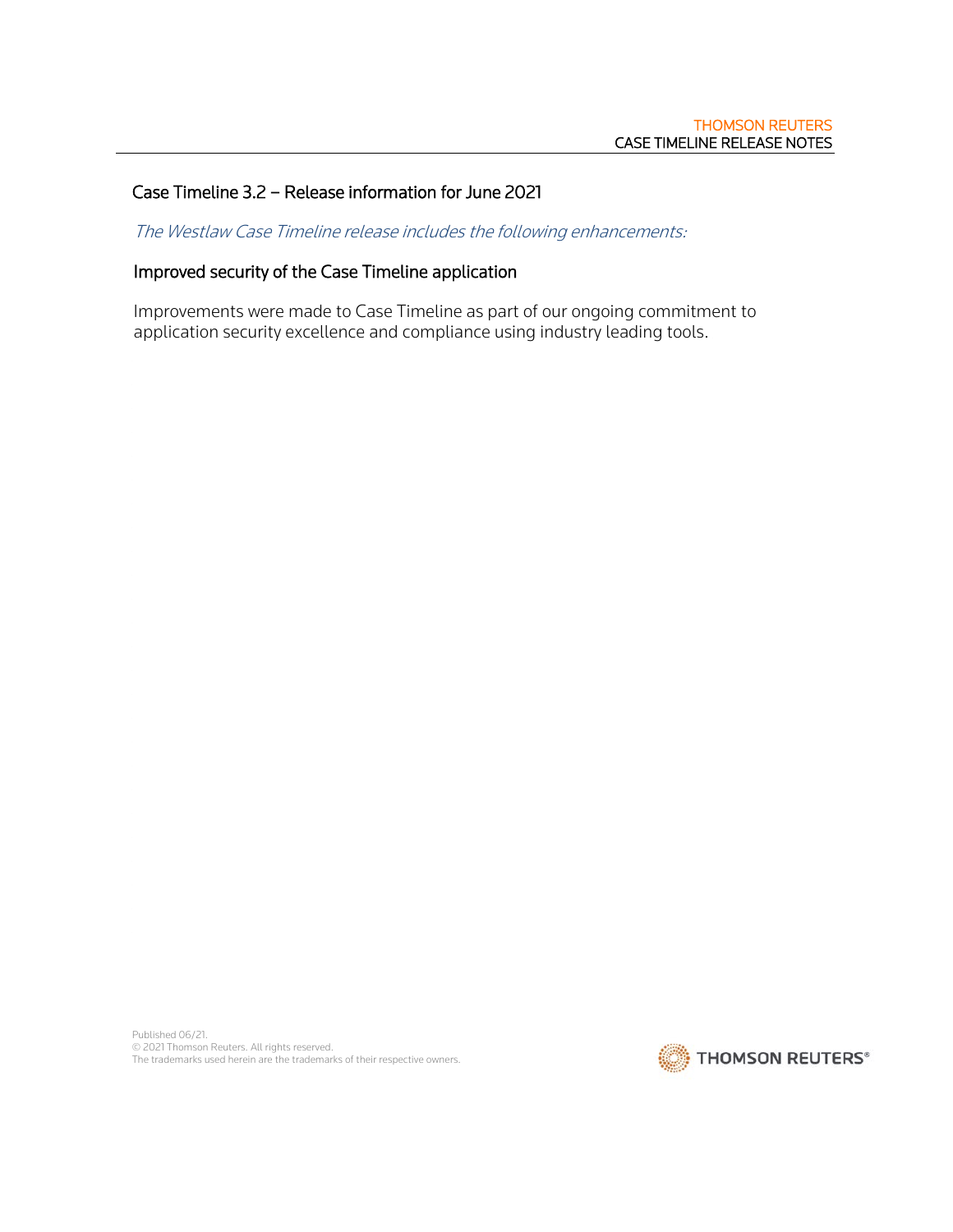# Case Timeline 3.1 – Release information for January 2021

#### The following improvements correct known issues from earlier versions:

#### Text file with events now import successfully

Users can import a text file with events through the File > Import menu while creating a new timeline on the splash screen without performance issues.

#### Existing timelines can now be changed and saved successfully

Users can make changes to an existing timeline, such as enter new data, start date, place, notes, and then save the timeline successfully without performance issues.

Published 06/21. © 2021 Thomson Reuters. All rights reserved. The trademarks used herein are the trademarks of their respective owners.

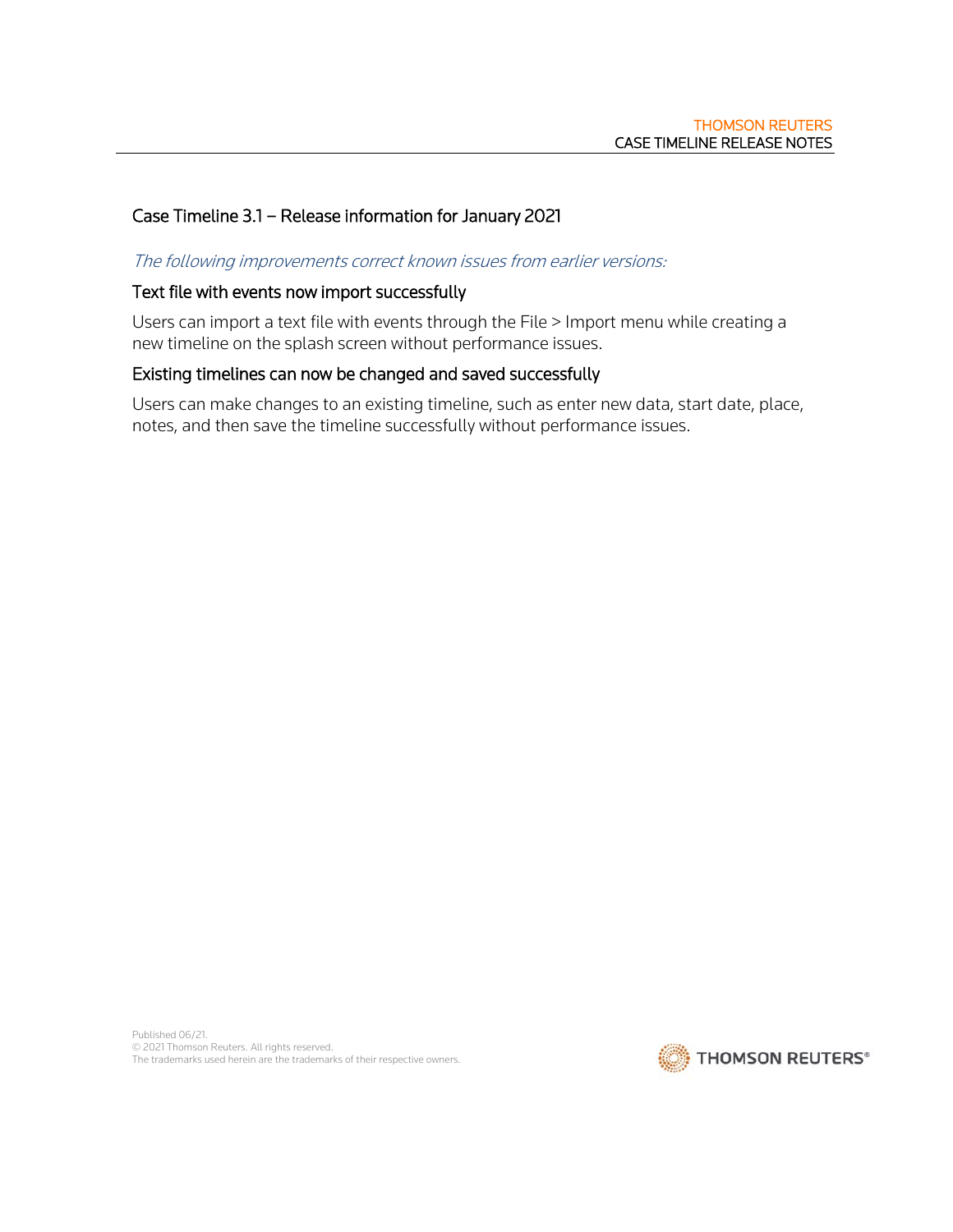# Case Timeline 3.0 – Release information for January 2017

## The Westlaw Case Timeline release includes the following enhancements:

## Support for Custom Properties

Create and manage custom properties, as well as import data files from Case Notebook and other sources with custom properties to display with events in Case Timeline.

# Import Key Facts from Case Notebook with links to Source Documents

Case Timeline receives full text copies of source documents as sources from Case Notebook Key Facts.

Case Timeline can also link back to the original source document view in Case Notebook.

## Event Entry Table Improvements

The event entry table is more useable with improvements to click behavior, hover behavior, vertical column and horizontal row sizing.

## Customize Chart Event Information Boxes

Choose which information displays in the Event Information box for each chart.

## Compatibility with Windows Server 2016

Added compatibility with the Microsoft Windows Server 2016 operating system.

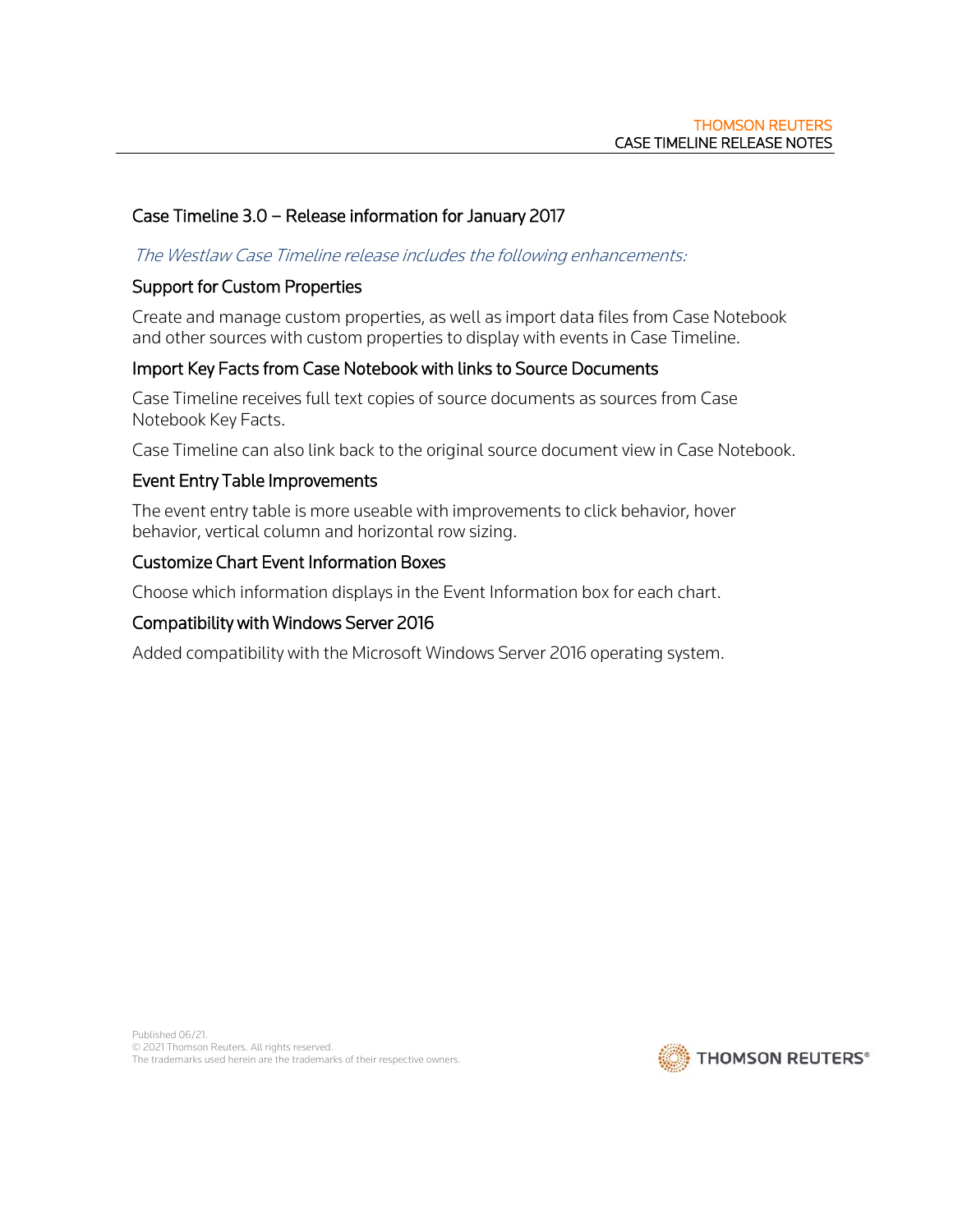## Case Timeline 2.6 – Release information for June 2016

#### The Westlaw Case Timeline release includes the following enhancements:

#### Change desktop icon to match Case Notebook

Desktop icon for Case Timeline will now share the appearance of the other Case Notebook applications.

## Compatibility with Windows 10

Added compatibility with Microsoft Windows 10 Home and Pro operating systems.

## Compatibility with Office 2016

Added compatibility with Microsoft Office 2016.

#### Replace PDF Exchange with Nova PDF

Nova PDF replaces PDF Exchange as the PDF print driver in Case Timeline 2.6 for improved PDF printer performance.

The following improvements correct known issues from earlier versions:

#### Improved performance of links to charts in Case Timeline

Linking of files to charts within Case Timeline, particularly the appearance of linked pictures, is enhanced.

#### Improved performance of the Case Timeline Viewer application

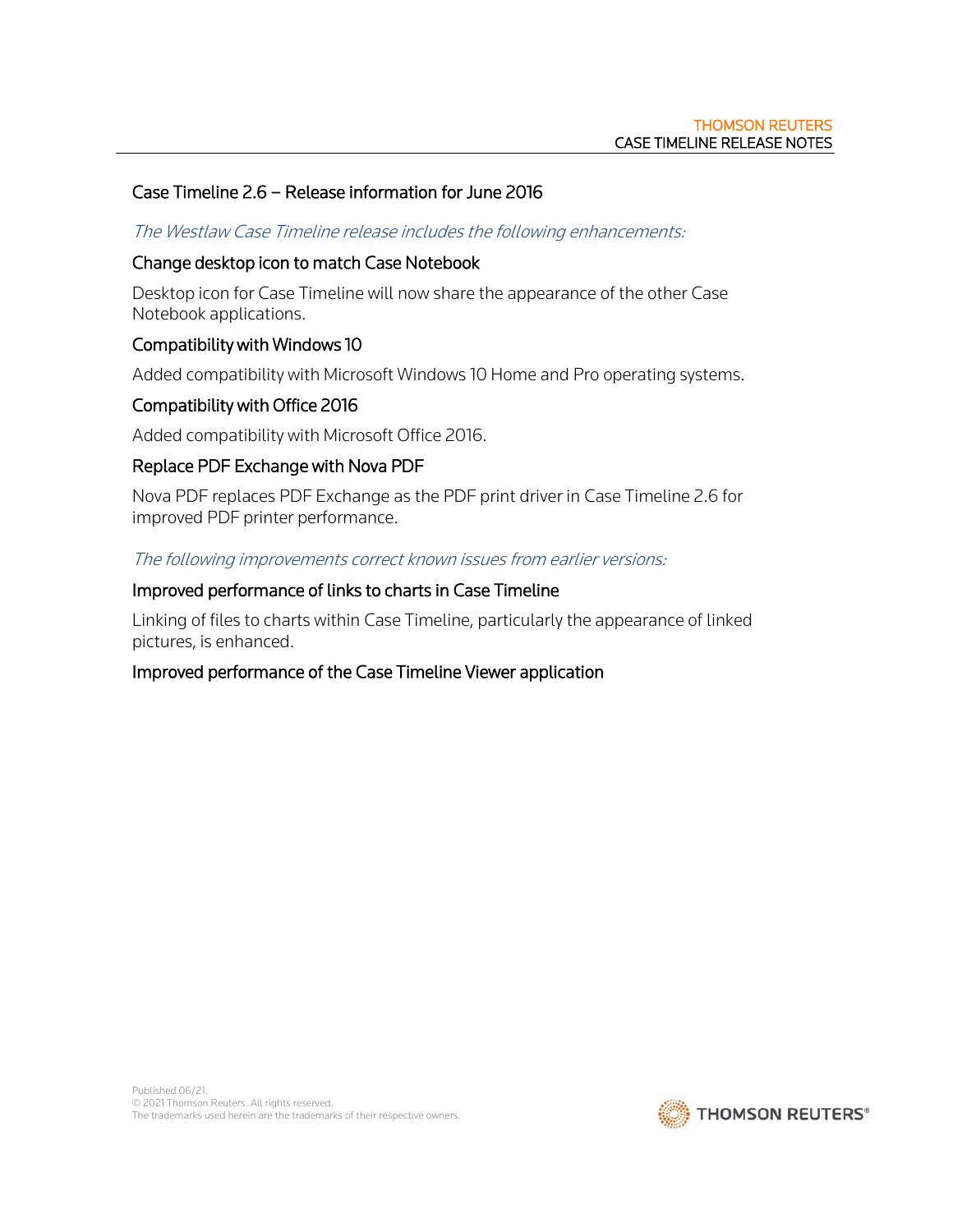# Case Timeline 2.5 – Release information

The Westlaw Case Timeline release includes the following enhancements

#### Adding Images to Events

Users now have the ability to add an image to an event on a chart.

#### Format Footer

Firm logos or other images may now be inserted into the footer displayed on charts.

#### Save Category Lists

Category lists used to describe events may now be saved and reused for additional Timelines.

#### Insert PeopleMap icons

PeopleMap icons are automatically inserted with PeopleMap chronology downloads

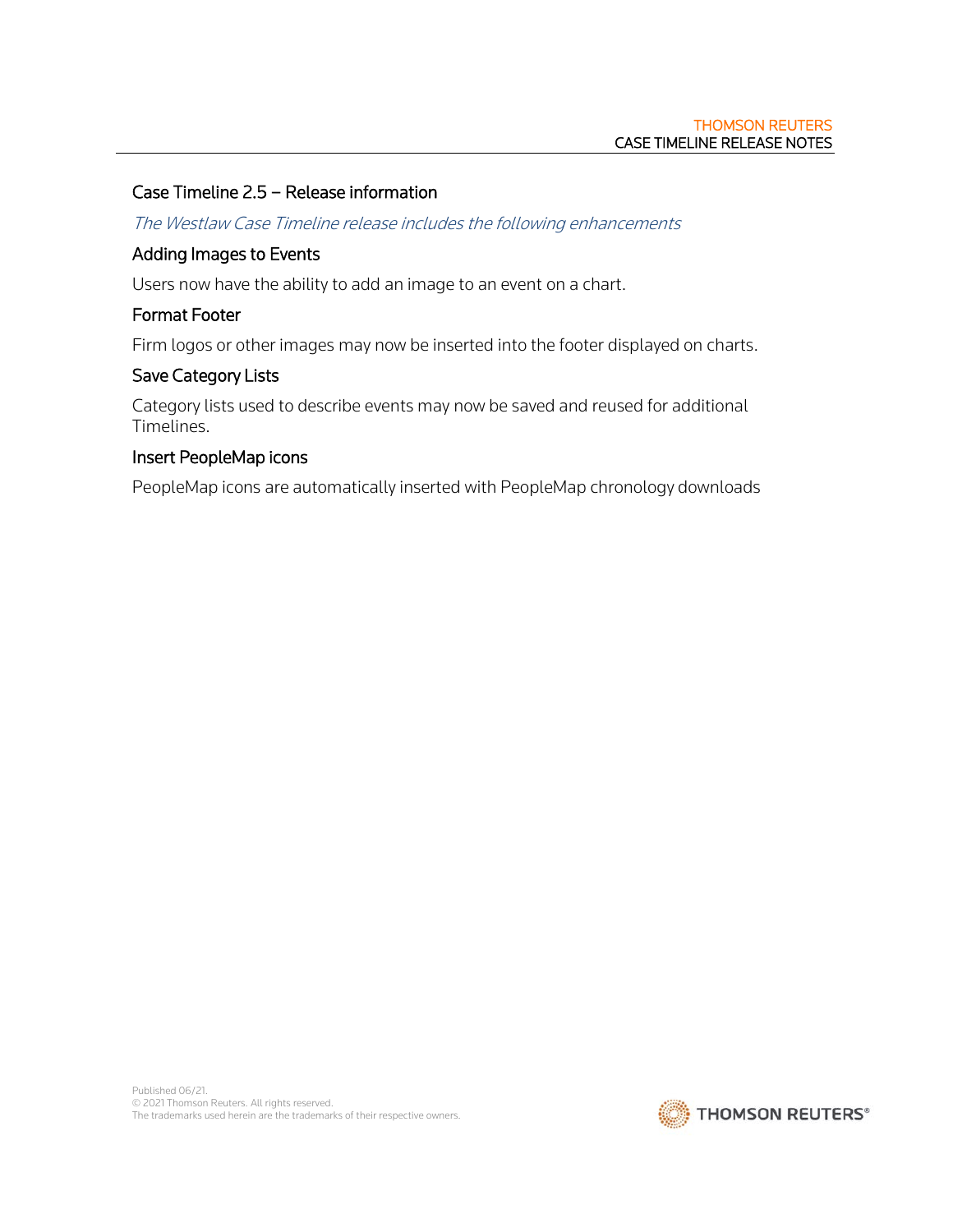# Case Timeline 2.0 – Release information

#### The Westlaw Case Timeline release includes the following enhancements:

#### PeopleMap Integration

Westlaw subscribers may now send a PeopleMap report directly to Case Timeline from Westlaw.

## Vertical Flag Charts

Users now have the flexibility to display Flag charts either vertically or horizontally.

### Source Document Linking

Documents displayed in the Source column may now be hyperlinked to the underlying source file.

## Recurring eventsIf an event repeats on a regular basis, Case Timeline can automatically plot the recurring dates for you.

If an event repeats on a regular basis, Case Timeline can automatically plot the recurring dates for you.